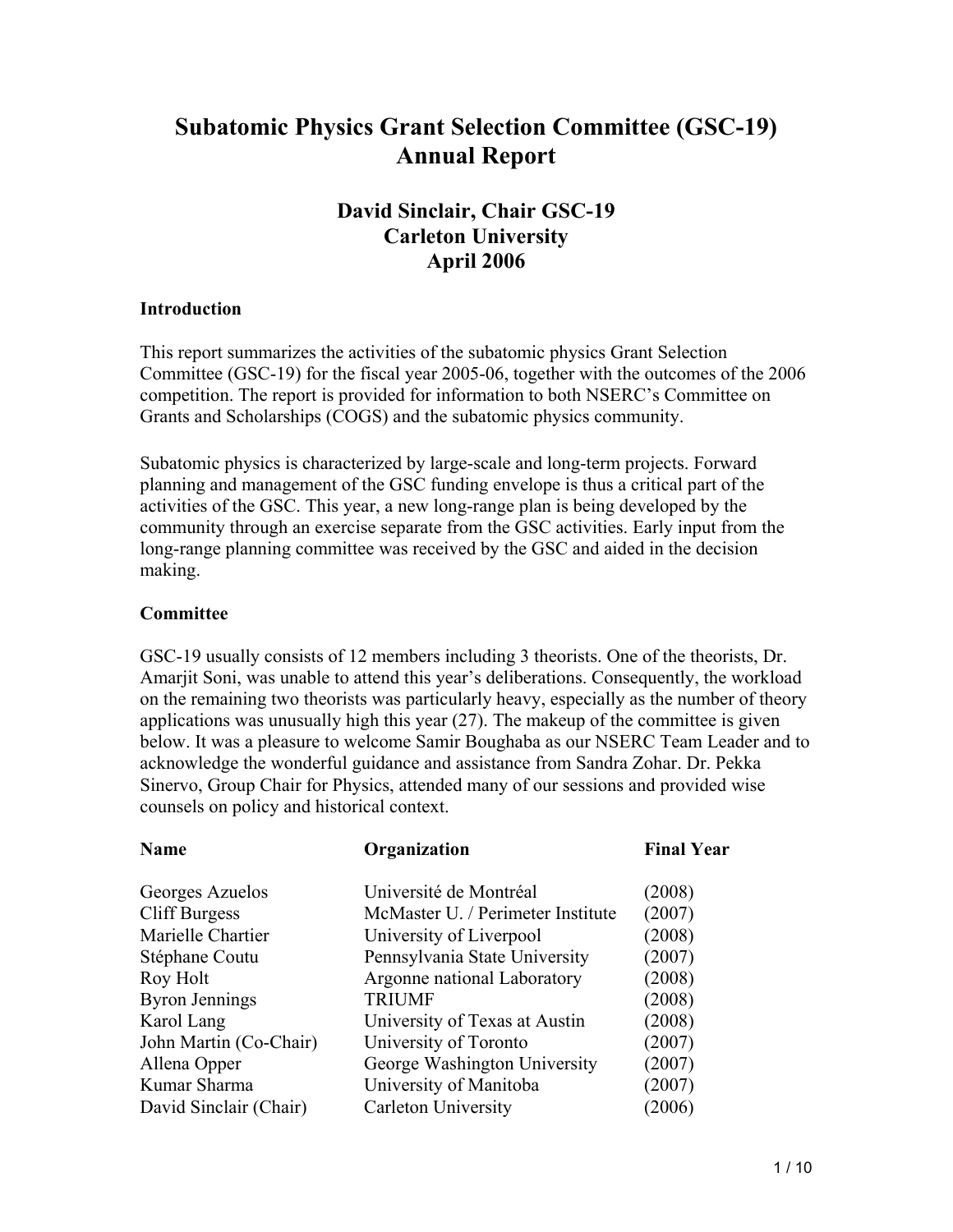## **Site Visits**

The Committee members visit Canadian institutions on roughly a 3-year rotation. In mid-October 2005, the committee visited the University of Alberta, University of Saskatchewan and University of Winnipeg. A group of researchers representing the University of Regina participated in the meeting at the University of Saskatchewan. Further, while at the University of Winnipeg, the Committee had interactions with representatives of the University of Manitoba and University of Brandon. In each case, the meeting consisted of presentations by the research teams, meetings with university administrative officials, and general discussion about the research programmes and the processes to apply to NSERC's grants.

The Committee and the community find these site visits very helpful. They are not intended to be a vehicle for grant evaluation, but they provide the Committee with a much better perspective of the research teams and the conditions in which they are working. This is particularly helpful for the many foreign members of the GSC who may not be familiar with the Canadian university system.

A brief report on each visit was prepared for the Committee's use. These reports will be available for future Committees.

## **Pre-Review Process**

When the Form 180s are received, each application is assigned to one of the Committee members who is required to recommend a number of external referees for the application. Typically, half of these are taken from the list of suggested referees on the Form 180. In several cases, applicants are not following the instructions and are suggesting referees who are in conflict of interest according to NSERC's guidelines. In such cases, external referees are assigned by the Committee's Chair and NSERC.

## **Chairs' Meeting**

The purpose and outcomes of the Chairs' meeting are apparently not well understood by the community. At this meeting, each GSC Chair reviews all of the applications to his/her GSC to ensure that (i) each application has a suitable set of external reviewers and (ii) each application is being reviewed by the most appropriate GSC. This year, the Chairs' meeting was held on November 20, 2005. There were several applications that fell at the boundary between GSC-19 and other Committees. In each case, a meeting was convened. It involved the Chairs of GSC-19 and the alternate GSC, the Physics Group Chair, and the NSERC Team Leader(s) and Programme Officer(s). A decision on which GSC should review each of these applications was made on the basis on an assessment of which Committee had the most relevant expertise. In cases where the expertise resided in more than one GSC, one GSC took the ownership of the review and the other(s) provided consultations.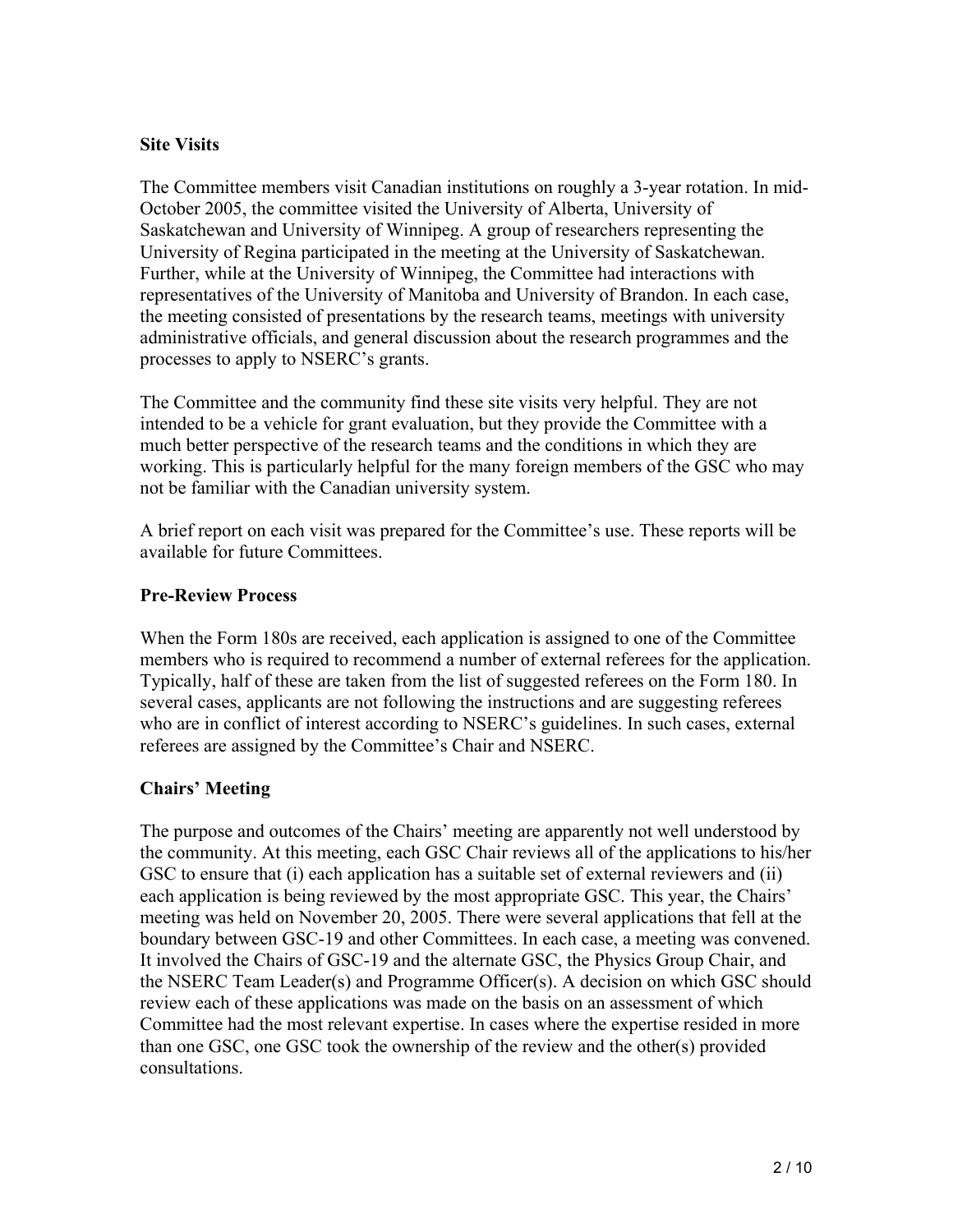The Chairs' meeting is also the point at which the agenda for the Large Projects Day is established. The final list of external referees and reviewers is produced and the identification of major requests that need more than the normal number of external references is established.

## **Review Committees**

This year, there were: a review of TIGRESS by the standing review Committee, with the GSC Chair attending; a review of SNO as a part of the regular Agency Review Committee, with the GSC Co-Chair and one other GSC member (Dr. Stéphane Coutu) attending; and a review of the T2K proposal by an ad hoc Committee of experts, with the GSC Chair and one other GSC member (Dr. Allena Opper) attending. A review of ATLAS was not held this year, but the ATLAS group did submit a substantial progress report which was reviewed by the ATLAS review committee and made available to the GSC.

## **Large Projects Day**

Prior to the beginning of the deliberations, the Large Projects Day provided an opportunity for the Principal Investigators of projects requesting grants of \$400K per year or more, or teams that were affected by major changes in their activities, to make presentations and answer questions. Presentations were also made by IPP, TRIUMF and SNOLAB.

Further, the Chair of the Long Range Planning Committee made a presentation on the findings of the LRPC, so that the GSC's decisions could be made with the fullest understanding of the community-supported priorities. In summary, the LRPC indicated that the top priorities supported by the community were ATLAS, ISAC, SNO/SNOLAB, T2K, and a programme which maintained breadth. At ISAC-II, the top priority for new equipment was the recoil separator EMMA. The LRPC urged the GSC to protect the capital budget by holding operating funds at a fixed level.

The agenda for the Large Projects Day is given in Appendix 1.

## **Funding Decisions**

The funds available to the committee are shown in Table 1. The budget contains funds recovered from the commitment to KOPIO. This is a bitter-sweet windfall as it arose from the cancellation of a project in which Canada was playing an internationally recognized leadership role. As discussed below, however, it did allow two of the community-supported top priorities to move forward. Further, due to a year-end increase in NSERC's RTI budget, the envelope received an additional \$118K that assisted in funding equipment requests. The envelope also received \$255K for new applicants. All new applicants, including those in project grant requests, were taken into account to determine this allocation. Moreover, the envelope received \$86K as part of the 2002 reallocations exercise. Furthermore, this is the last year in which the envelope had to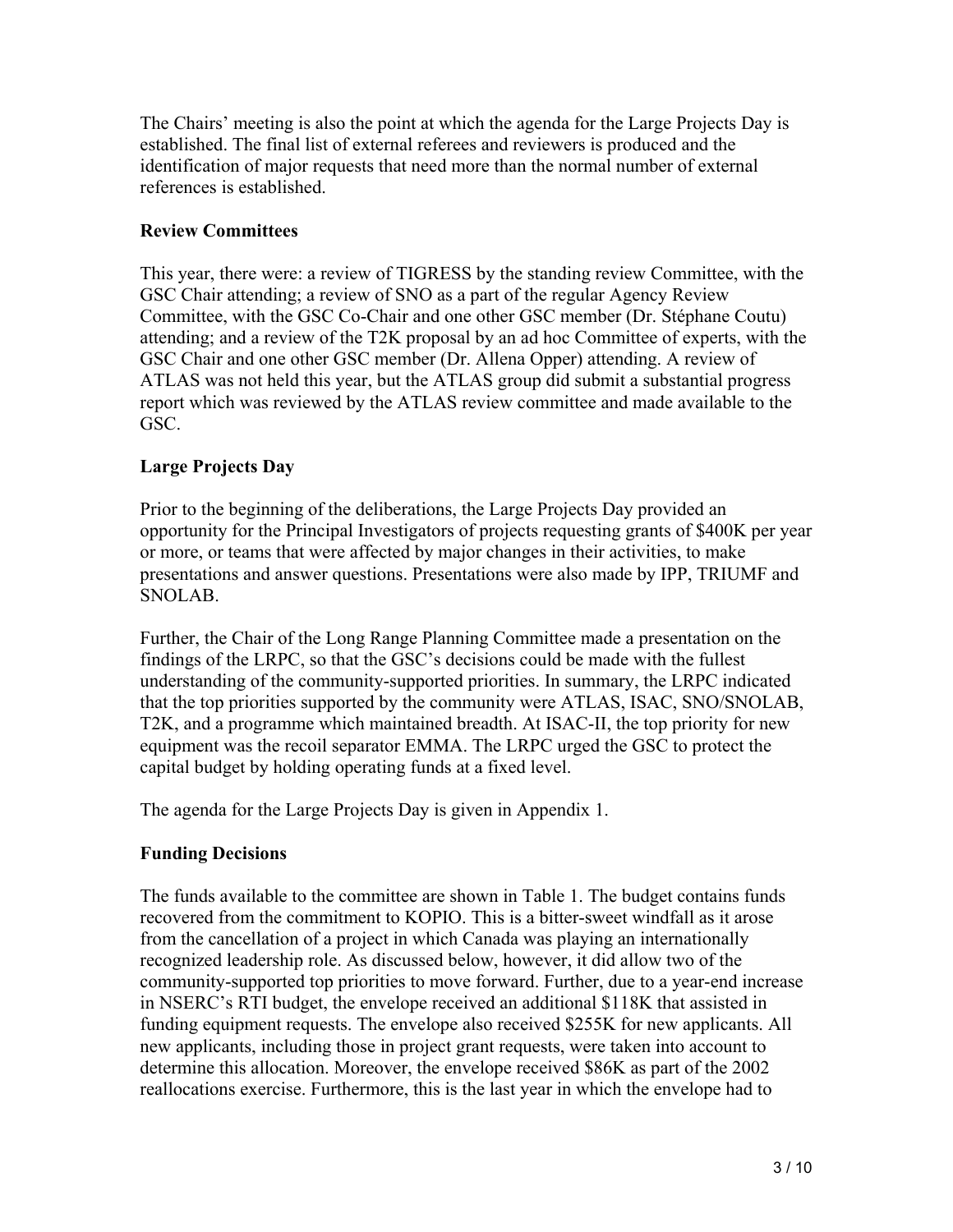| 2005-06                    | 2006-07                               | 2007-08                 | 2008-09                    | 2009-10                    | 2010-11                 |
|----------------------------|---------------------------------------|-------------------------|----------------------------|----------------------------|-------------------------|
| 20.665                     | 20.665                                | 20.665                  | 20.665                     | 20.665                     | 20.665                  |
| 1.250<br>0.287<br>0.000    | 1.505<br>0.373<br>0.000               | 1.505<br>0.459<br>0.000 | 1.505<br>0.459<br>0.000    | 1.505<br>0.459<br>0.000    | 1.505<br>0.459<br>0.000 |
| 0.750<br>$-0.137$<br>0.000 | 0.075<br>$-0.137$<br>0.000            | 0.075<br>0.000<br>0.000 | $-0.300$<br>0.000<br>0.000 | $-0.300$<br>0.000<br>0.000 | $-0.300$                |
| 22.815                     | 22.481                                | 22.704                  | 22.329                     | 22.329                     | 22.329                  |
| 19.517                     |                                       |                         |                            |                            |                         |
| 0.416                      |                                       |                         |                            |                            |                         |
| $-2.882$                   | $-13.855$<br>0.740<br>0.1180<br>9.900 | $-6.40$<br>0.500        | $-2.10$                    | $-0.55$                    |                         |
|                            |                                       |                         |                            |                            |                         |

#### **Competition Subatomic Physics Envelope Budget**

*\* The allocation for new applicants past FY2006 is not known at this time*

|  | Table 1. Budget available during the competition |  |  |
|--|--------------------------------------------------|--|--|
|  |                                                  |  |  |

make a payment (\$137K) to the SRO (Special Research Opportunity) program as a compensation for the excess funding (\$410K) that the envelope received from the CRO (Collaborative Research Opportunities) program. The subatomic physics community was not eligible to apply for CRO grants, and the envelope was compensated accordingly. When the SRO program replaced CRO, it was decided that the SAP community would be eligible to this new program. Consequently, the envelope had to reimburse the excess funding it received at the time. This reimbursement was spread out over three years (FY2004, FY2005, and FY2006). Moreover, the envelope received \$75K from the RTI program (other than SAP) as part of the ATLAS cost-to-completion (CTC) payment. The overall payment of the \$1.5M towards the CTC is detailed in Table 2. Transfers of \$750K, \$75K, and \$75K in FY2005, FY2006, and FY2007 from the RTI budget to the envelope were decided in order to permit the payment of the CTC by FY2007. The envelope has to reimburse \$900K to the RTI program in three instalments of \$300K each in FY2008, FY2009, and FY2010, respectively.

Note that Table 1 reflects the budget as known at the beginning of the competition, prior to the end of the fiscal year (March  $31<sup>st</sup>$ ). The commitments shown for FY2005 are those for the remaining of the fiscal year. The total budget shown for the competition (\$9.9M) includes the carry-forward of \$416K from FY2005.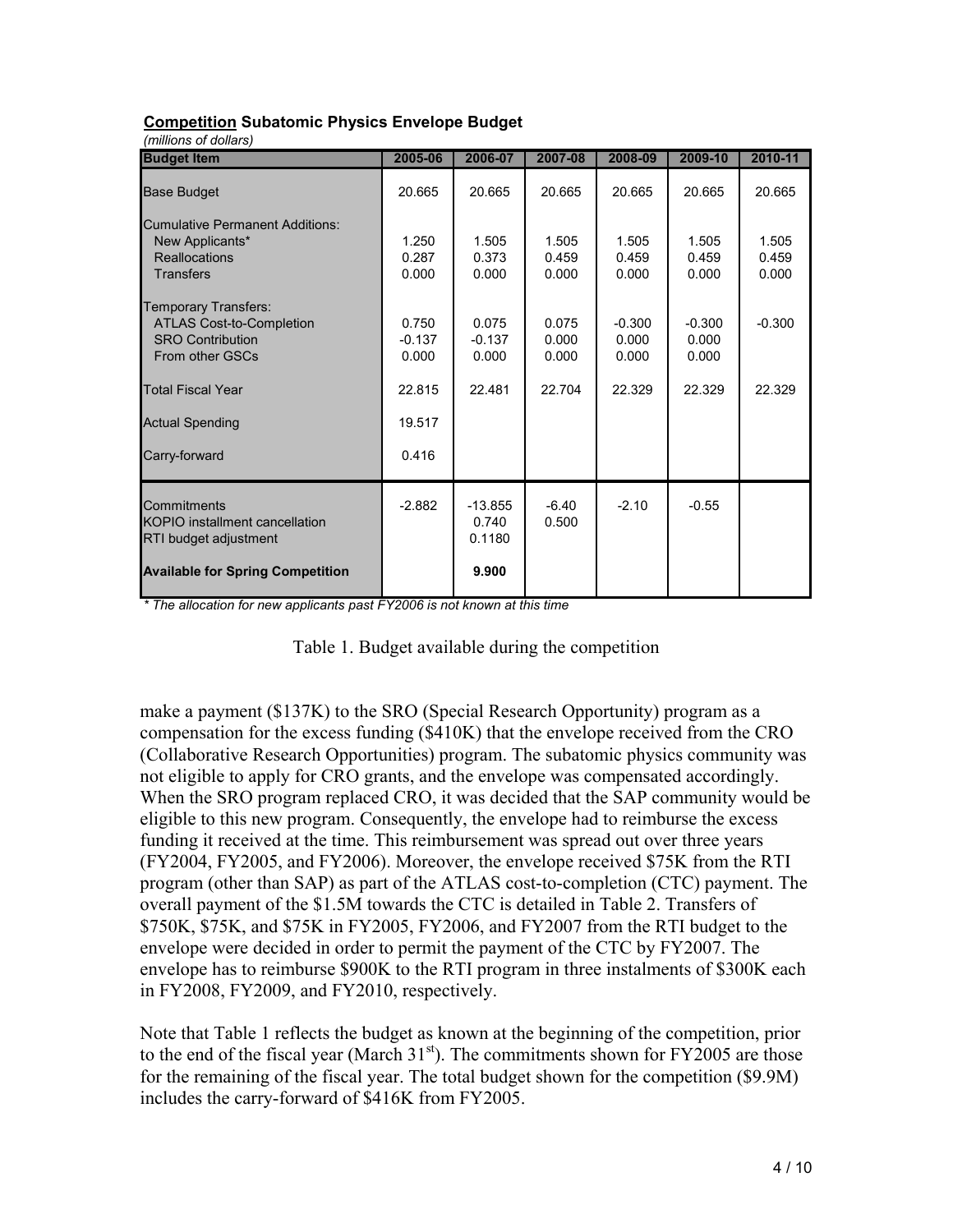Moreover, by the end of FY2005, NSERC performed a review of residual funds. The purpose of this review was to identify researchers for whom FY2005 was the second-tolast year of their granthold, and who held a large grant account balance. The identified researchers were asked if they agreed to defer their FY2006 instalments. Three researchers agreed to do so, freeing \$94,000. Furthermore, one researcher left Canada. Consequently, his instalments for FY2006 and subsequent years were cancelled and the corresponding amounts freed (\$62,500 per year). The commitments shown in Table 1 may include part of these budgetary adjustments.

| <b>ATLAS Cost-to-Completion</b> | 2005-06  | 2006-07  | 2007-08  | 2008-09  | 2009-10  | 2010-11  |
|---------------------------------|----------|----------|----------|----------|----------|----------|
| (millions of dollars)           |          |          |          |          |          |          |
| <b>Grants to ATLAS Canada</b>   | 0.750    | 0.375    | 0.375    | 0.000    | 0.000    | 0.000    |
|                                 |          |          |          |          |          |          |
| Subatomic envelope payment      | 0.000    | $-0.300$ | $-0.300$ | $-0.300$ | $-0.300$ | $-0.300$ |
| RTI budget outside GSC19        | $-0.750$ | $-0.075$ | $-0.075$ | 0.300    | 0.300    | 0.300    |
|                                 |          |          |          |          |          |          |

Table 2. ATLAS cost-to-completion payments.

The GSC concurred with the LRPC in the need to contain the operating expenditures to maintain a healthy future for the field. However, this was extremely difficult. The total operating allocation in 2005 was \$18.17M. To develop a target for 2006, we took this figure and added the incremental award for new applicants (\$255K) and the incremental reallocations award (\$86K), as both of these funds are aimed at operations. This gave a target of 18.51M of which \$10.59M was already committed. The carry forward in previous years was created to mainly deal with the expected capital bulge, and the KOPIO funds clearly came from capital and were allocated to new capital.

The GSC noted that the major looming problem for next year could be the need to find operating funds for SNOLAB. The GSC expressed the hope that this problem will be solved outside the envelope. SNOLAB has been created as an international facility and as such, its operation should not be a draw on funds established to support the national programme. Funding this facility from within the current envelope would seriously damage Canada's ongoing programme in subatomic physics.

The committee proceeded to review the applications in the usual way. In round 1 of the review, each application was presented by the first reviewer with additional comments from the second reviewer. Each application was then rated against the NSERC criteria (excellence of the proposal, excellence of the researchers, contribution to HQP, and need for funds). The committee then decided whether to fund, how long to fund, and the level of funding to recommend. The committee split into two sub-committees to review, in parallel, the theory and equipment applications. All of the applications were subsequently reviewed again in two additional rounds as part of budget balancing.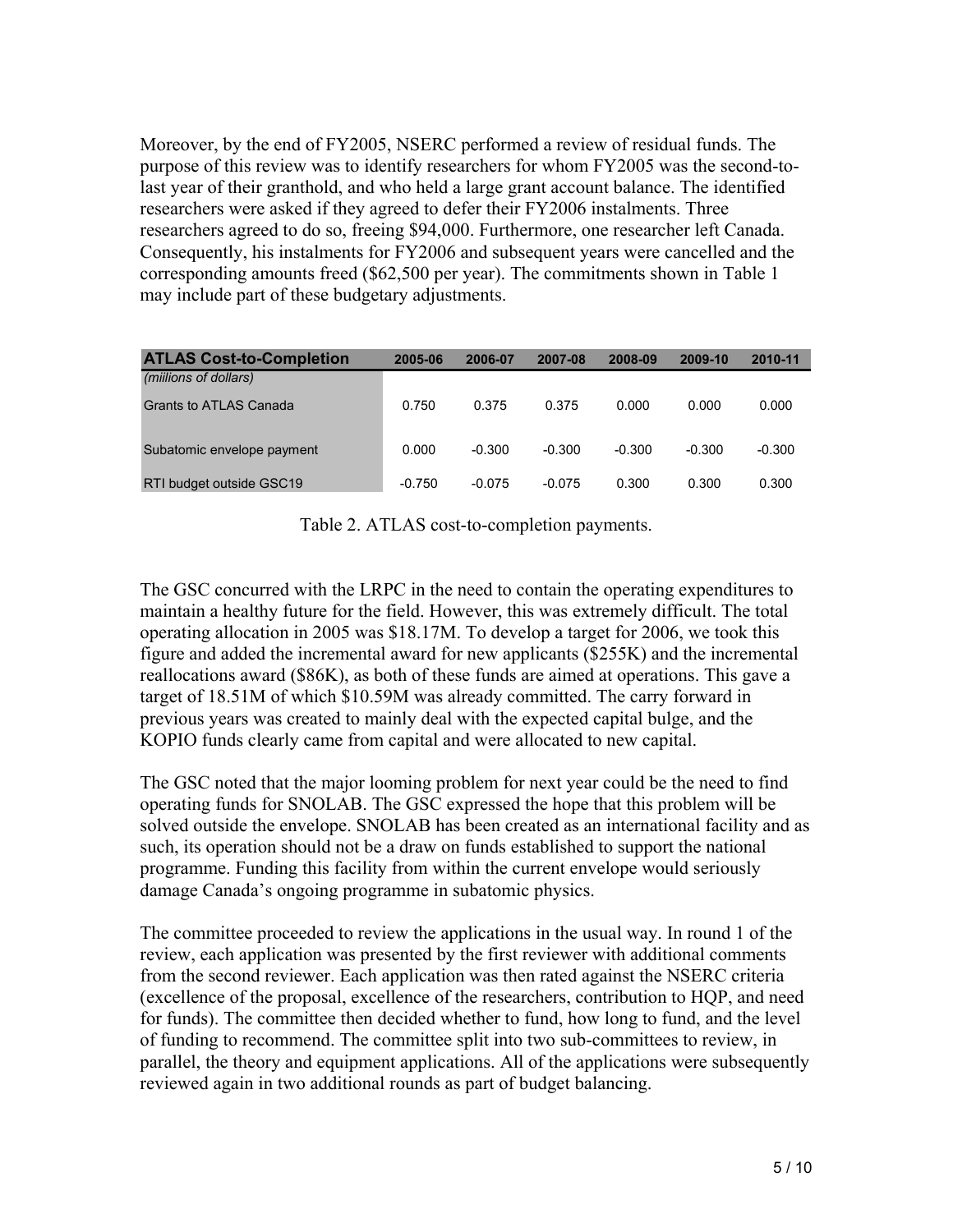Reducing the operating allocations to fit within the funds available was a difficult and painful process. The reasons for the extreme pressure on the operating budget are clear: the community is starting the operation of ATLAS and ISAC-II; it wants to do the R&D necessary to develop new projects for SNOLAB; it wants to embark on T2K; it wants to increase the support for theorists; and it typically supports the new applicants at a level greater than the incremental funds received. However, it needs to do this within the confines of a budget that increases by about 1 to 2% a year. Thus, very hard decisions had to be made in order to support the highest priority areas of the programme.

In considering the operating grants, the committee does not look at the division of funds between different areas of subatomic physics. Each application is considered strictly on its merit.

In the previous long range plan, one of the recommendations was that theory grants should increase, on average by 10% so that the total fraction of the envelope allocated to theory should increase from 10% to 11%. It is clear that in recent years the GSC has been much more generous to theory than this recommendation suggested. This was the fourth year of a payment to the envelope with respect to the 2002 reallocations exercise (first payment in 2003 of an amount of \$115K, followed by increments of \$86K). One last payment is due in 2007. An exceptional number of theory grants were up for renewal this year (27 compared to 18 last year), and the average award was of \$36K, down from \$44K last year. Even so, the fraction of the envelope going to theory rose to 14%.

The total operating allocation for FY 2006 was of \$18.79M, which is higher than the initially set target (\$18.51M). Taking into account the very large number of requests for operating support, it would have been very difficult to further constrain the operating allocation.

The equipment situation was difficult but not nearly as difficult as the operating allocation. The committee was able to support the start of two new major projects, EMMA and T2K. The EMMA spectrometer will be used in a large fraction of the ISAC-II experiments and greatly enhances the gamma array TIGRESS. The T2K project is an international neutrino experiment being mounted in Japan, which aims to extend the knowledge of neutrino oscillations, thus building on the work of SNO. To allow these high-priority projects to go forward, the committee had to extend the funding period for EMMA (the schedule for T2K is set by external factors), and limited funds were available for the other high-quality applications for equipment support.

The final funding levels recommended to NSERC are shown in Table 3, while the recommended allocations of equipment funds are shown in Table 4. The share of theory, experimental operating, and capital allocations for 2006 are given in Table 5.

The post-competition budget and updated multiyear commitments are summarized in Table 6. Please note that the commitments for FY2006 and the subsequent years include the budgetary adjustments related to the review of the residual funds. There will be a carry forward of \$708K this year, which together with the \$500K returned from the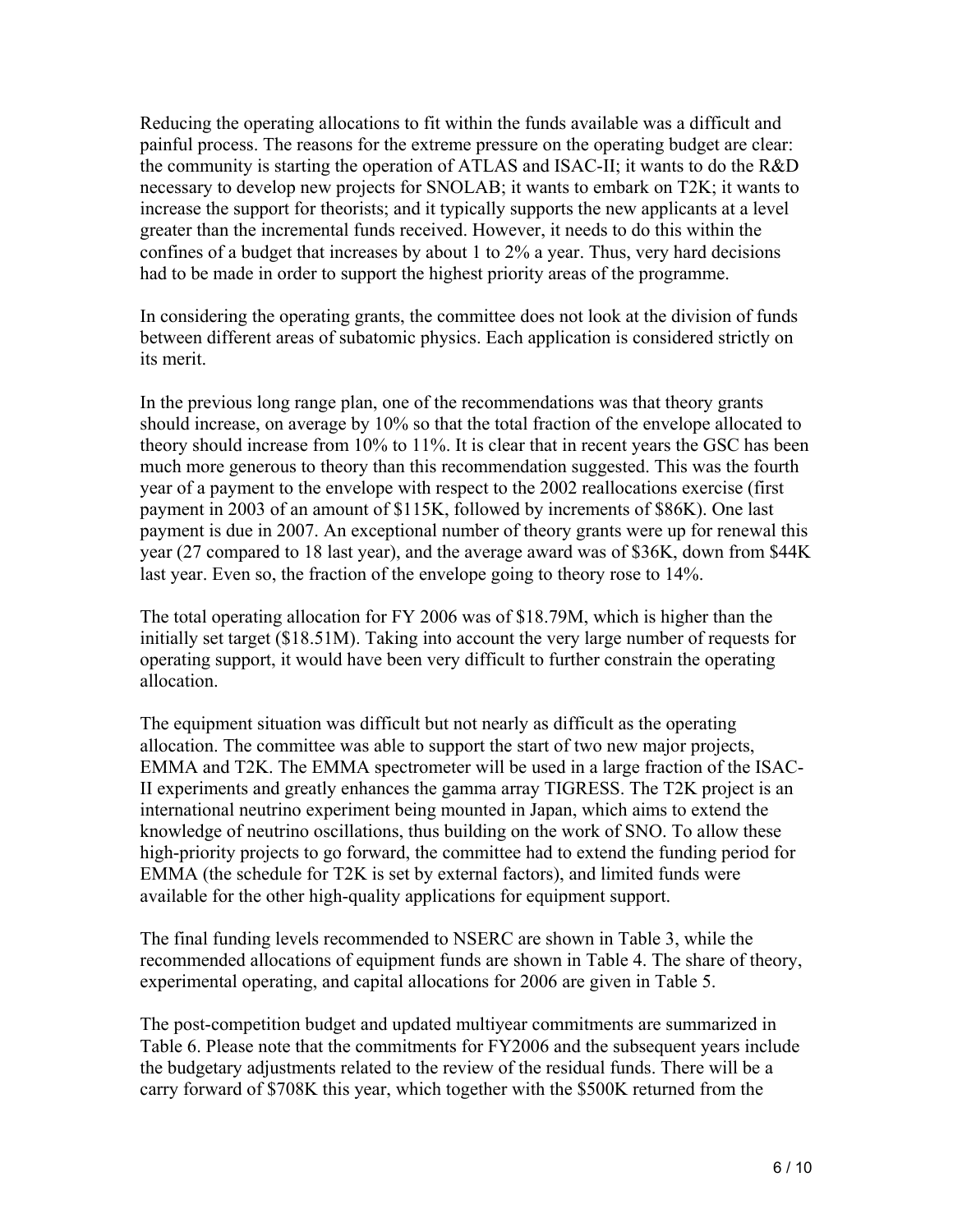KOPIO capital award will allow the capital commitment to be met next year without forward borrowing. However, the funds available next year for new equipment will only be about \$250K. Indeed, during the previous LRP process, it was recommended to limit the equipment spending to approximately \$4M per year. This will make it difficult to begin any new major project or to meet the needs for the smaller equipment requests that arise each year. Significant equipment funds should be available starting in 2008.

| <b>FISCAL YEAR</b>           | 2006       | 2007       | 2008      | 2009      | 2010      |
|------------------------------|------------|------------|-----------|-----------|-----------|
| $EQ - NEW^1$                 | 907,076    | 1,354,541  | 1,053,844 | 500,000   | 500,000   |
| <b>EQ - COMMITMENTS</b>      | 2,490,000  | 2,384,000  | 1,429,000 | 300,000   | 300,000   |
| EQ - TOTAL                   | 3,397,076  | 3,738,541  | 2,482,844 | 800,000   | 800,000   |
|                              |            |            |           |           |           |
| <b>THEORY - NEW</b>          | 862,000    | 862,000    | 862,000   | 535,000   | 535,000   |
| <b>THEORY COMMITMENTS</b>    | 2,288,784  | 1,186,500  | 973,000   | 553,000   | 0         |
| THEORY-TOTAL                 | 3,150,784  | 2,048,500  | 1,835,000 | 1,088,000 | 535,000   |
|                              |            |            |           |           |           |
| <b>EXP OPS - NEW</b>         | 7,338,350  | 5,482,900  | 2,683,750 | 0         | 0         |
| <b>EXP OPS - COMMITMENTS</b> | 8,302,985  | 2,433,100  | 0         | 0         | 0         |
| <b>EXP OPS - TOTAL</b>       | 15,641,335 | 7,916,000  | 2,683,750 | 0         | 0         |
|                              |            |            |           |           |           |
| <b>TOTAL EXPENDITURE</b>     | 22,189,195 | 13,703,041 | 7,001,594 | 1,888,000 | 1,335,000 |

*<sup>1</sup> New Equipment for 2006 does not include \$117.4K awarded in this competition but paid in FY2005 EQ: Equipment; EXP OPS: Experimental Operations*

Table 3. Recommended Funding levels

| <b>FISCAL YEAR</b>                                                                                        | 2006                                    | 2007                               | 2008                               | 2009                         | 2010                         |
|-----------------------------------------------------------------------------------------------------------|-----------------------------------------|------------------------------------|------------------------------------|------------------------------|------------------------------|
| <b>EMMA</b><br>T2K<br>Other <sup>1</sup><br><b>ATLAS CTC</b><br>Reimbursement to RTI Program <sup>2</sup> | 85,000<br>629,207<br>192,869<br>375,000 | 500,000<br>854.541<br>0<br>375,000 | 500,000<br>553,844<br>0<br>300,000 | 500,000<br>0<br>0<br>300.000 | 500,000<br>0<br>0<br>300,000 |
| <b>COMMITTED</b>                                                                                          | 2,115,000                               | 2,009,000                          | 1,129,000                          | 0                            | 0                            |
| <b>TOTAL CAPITAL</b>                                                                                      | 3,397,076                               | 3,738,541                          | 2,482,844                          | 800,000                      | 800,000                      |

*CTC: Cost to Completion*

1 *New Equipment for 2006 does not include \$117.4K awarded in this competition but paid in FY2005*

*<sup>2</sup> Reimbursement of \$900K lent to SAP envelope as part of the payment of ATLAS CTC*

#### Table 4. Equipment allocations

One should note that the \$118K received as part of the RTI year-end funds were spent in FY2005. This explains the increase in FY2005 total fiscal year budget by \$118K and spending by \$117.4K. The latter amount (\$117.4K) was awarded this year.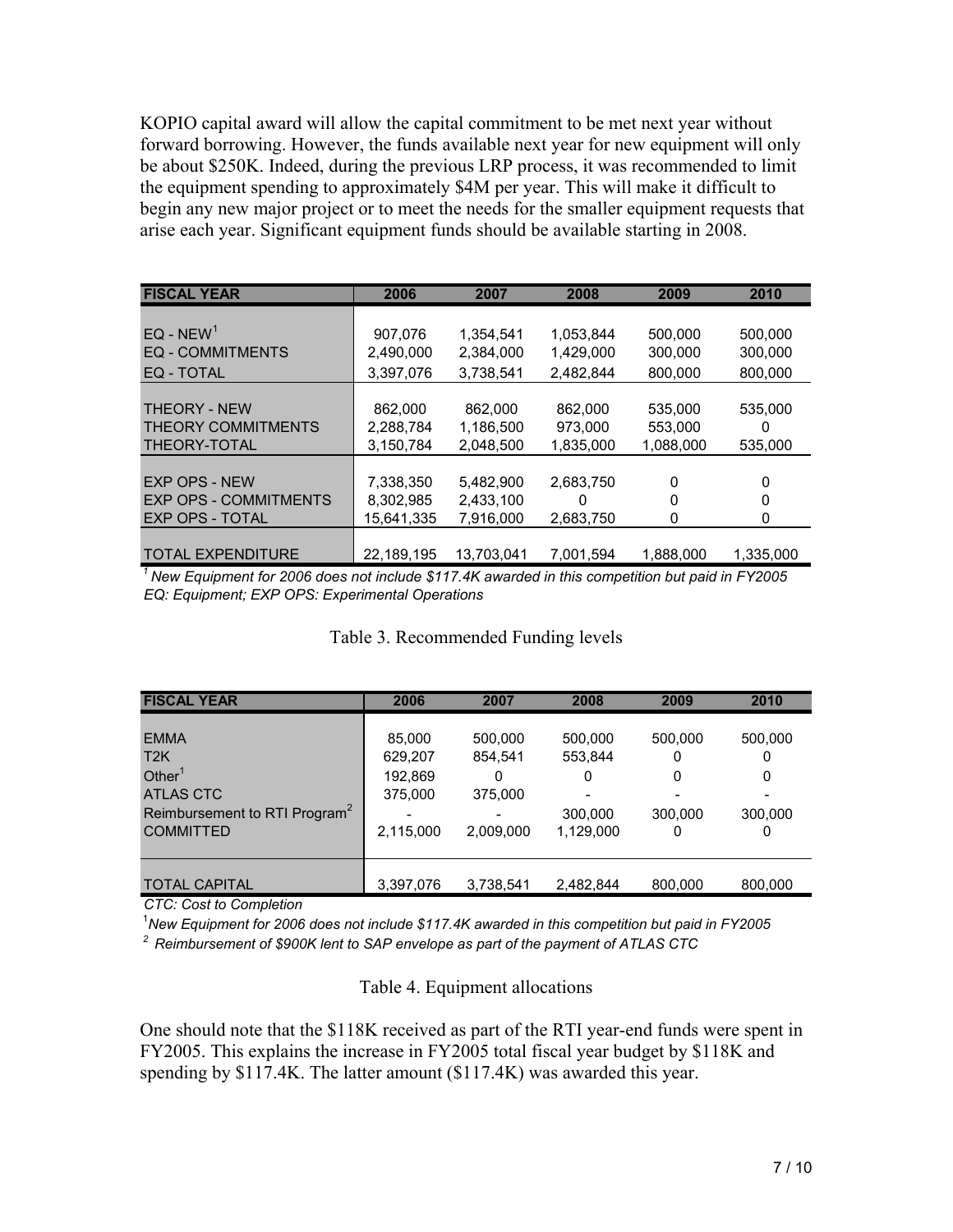|                | Envelope Share - 2006 |
|----------------|-----------------------|
| <b>THEORY</b>  | 14.2%                 |
| EXP OPS        | 70.5%                 |
| <b>CAPITAL</b> | 15.3%                 |
|                |                       |

| <b>EXP OPS: Experimental Operations</b> |  |  |
|-----------------------------------------|--|--|
|-----------------------------------------|--|--|

Table 5: Share of theory, experimental operating, and capital allocations

| <b>Budget Item</b>              | 2005-06  | 2006-07   | 2007-08   | 2008-09  | 2009-10  | 2010-11  |
|---------------------------------|----------|-----------|-----------|----------|----------|----------|
| <b>Base Budget</b>              | 20.665   | 20.665    | 20.665    | 20.665   | 20.665   | 20.665   |
| Cumulative Permanent Additions: |          |           |           |          |          |          |
| New Applicants*                 | 1.250    | 1.505     | 1.505     | 1.505    | 1.505    | 1.505    |
| <b>Reallocations</b>            | 0.287    | 0.373     | 0.459     | 0.459    | 0.459    | 0.459    |
| <b>Transfers</b>                | 0.000    | 0.000     | 0.000     | 0.000    | 0.000    | 0.000    |
| <b>Temporary Transfers:</b>     |          |           |           |          |          |          |
| <b>ATLAS Cost-to-Completion</b> | 0.750    | 0.075     | 0.075     | $-0.300$ | $-0.300$ | $-0.300$ |
| <b>SRO Contribution</b>         | $-0.137$ | $-0.137$  | 0.000     | 0.000    | 0.000    | 0.000    |
| From other GSCs                 | 0.000    | 0.000     | 0.000     | 0.000    | 0.000    | 0.000    |
| <b>Total Fiscal Year</b>        | 22.933   | 22.481    | 22.704    | 22.329   | 22.329   | 22.329   |
| Commitments**                   |          | $-22.189$ | $-13.703$ | $-6.702$ | $-1.588$ | $-1.035$ |
| <b>Actual Spending</b>          | 22.517   |           |           |          |          |          |
| Carry-forward to next year      | 0.416    | 0.708     |           |          |          |          |
|                                 |          |           |           |          |          |          |

#### **Post-Competition Subatomic Physics Envelope Budget**

*\* The allocation for new applicants past FY2006 is not known at this time*

*\*\* Takes into account the return of the \$500K of the cancelled KOPIO instalment in FY2007*

#### Table 6: Post-competition budget summarizing the multiyear commitments

#### **Policy Issues**

#### **At the end of the grants deliberations, the committee had a session devoted to policy issues. Some of the key points that arose are summarized below.**

It is essential that the community works to increase the total resources available to support the research programme. In order to meet this year's allocation, very good research programmes had to be sharply curtailed, which will impact the long-term future of the field.

The committee considered the value of the fall site visits. It was felt that these were valuable both for the visited institutions and for the GSC and should continue. GSC-19 has a large fraction of foreign members, and this is a unique opportunity for them to meet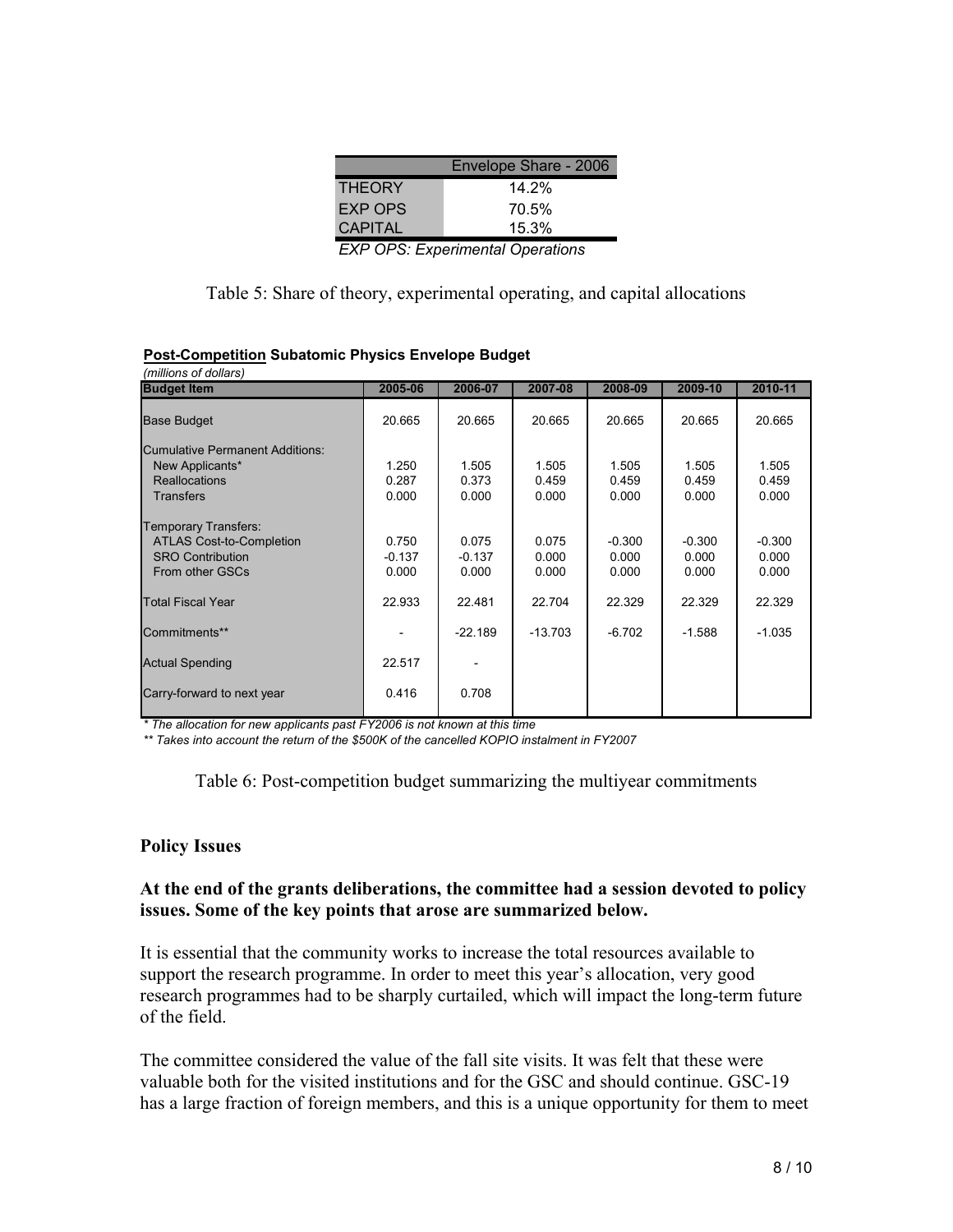the Canadian community and understand the conditions under which they are working. It was agreed that the next site visit will be held in the fall of 2006 in British Columbia.

The Committee considered the arrangements for the SRO programme. It was felt that because science in our field was so critically dependent on long-term planning, the number of cases where the short time scales of the SRO programme would be important were small. There was a strong feeling on the committee that all of the activities in our area should be managed by the GSC. As a follow-up to this recommendation, a request to make members of the SAP community ineligible to the SRO programme, and have the SAP envelope compensated accordingly, was presented by NSERC's Physics & Astronomy Team Leader to the Management of the Research Grants and Scholarships Directorate of NSERC. This request was rejected on the basis that SRO is a programme that has been set up to address specific needs (high risk/high potential projects, windows of opportunity, pre-research/exploratory activities), and to which members of the SAP community successfully applied. It was, however, recognized that the evaluation of proposals from the SAP community should be made in a way that does not undermine the long range planning of this community and the forward planning of the GSC. Mechanisms to ensure such a careful review will be established. Members of the community are strongly encouraged to get acquainted with the SRO programme and to apply to it should their projects meet its selection criteria.

In reviewing the applications, one issue which repeatedly annoyed the Committee was the inconsistency between the commitments identified on the project requests and the corresponding commitments on the personal data forms. It is critical that the Committee understands the commitments that individuals are making, so that it can assess if a commitment to a particular project is adequate and has chances to lead to success. Further, this understanding permits to gauge the individuals' sense of priorities for the projects they are involved in. By attaching one's PDF to an application, one is effectively signing approval of the application and accepting the commitment stated. In several cases, the commitments claimed on the project applications exceeded the sum of the commitments in the PDFs by a factor of 2. The committee does not look kindly on applications that suffer from this type of inconsistency.

The committee requested that the Long Range Planning group should recommend a coherent plan on computing resources and address the priorities for MFA funding. The LRP should consider whether there are benefits to be obtained by consolidation of computing and technical resources rather than having each institution maintain these capabilities.